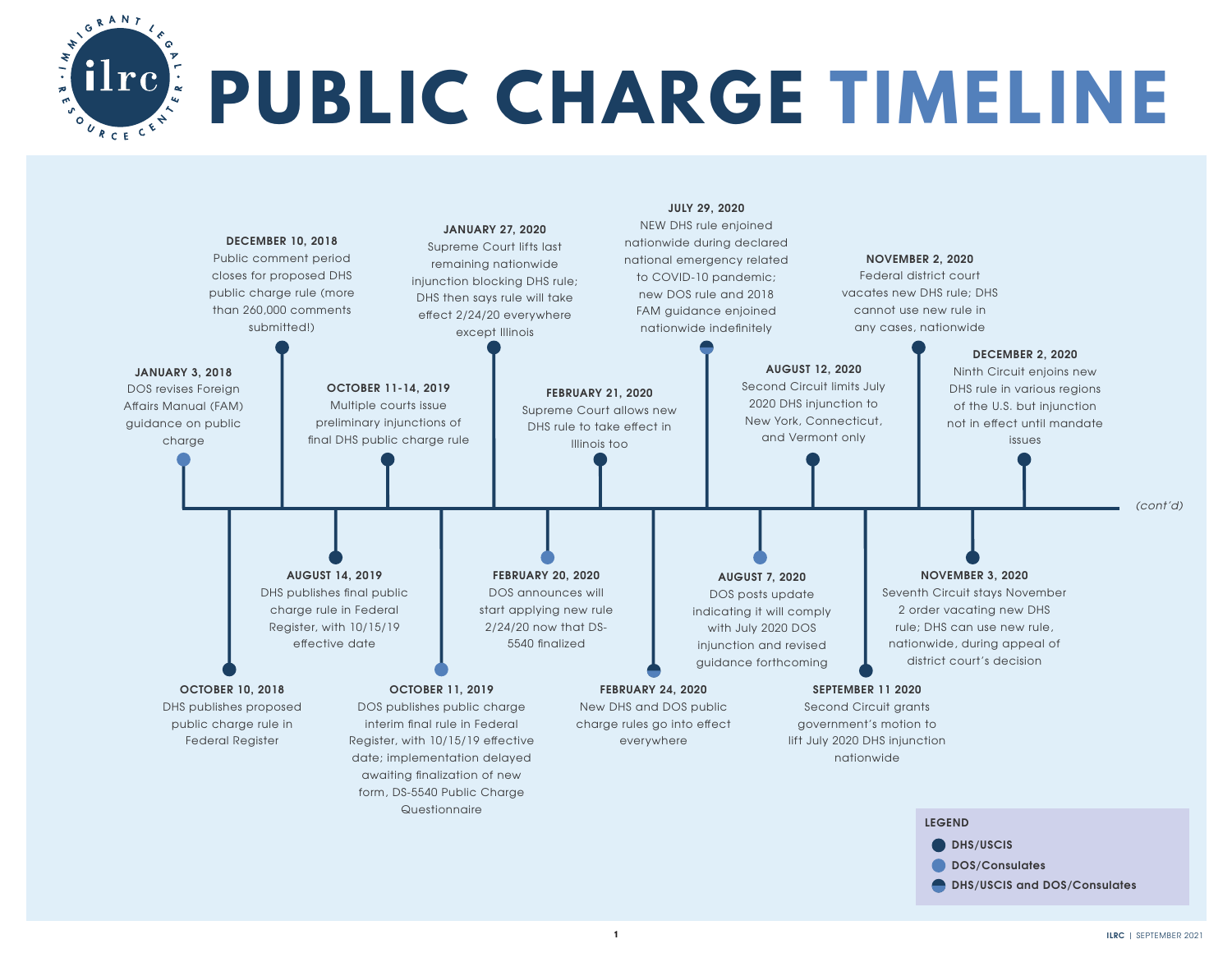

## **PUBLIC CHARGE TIMELINE**